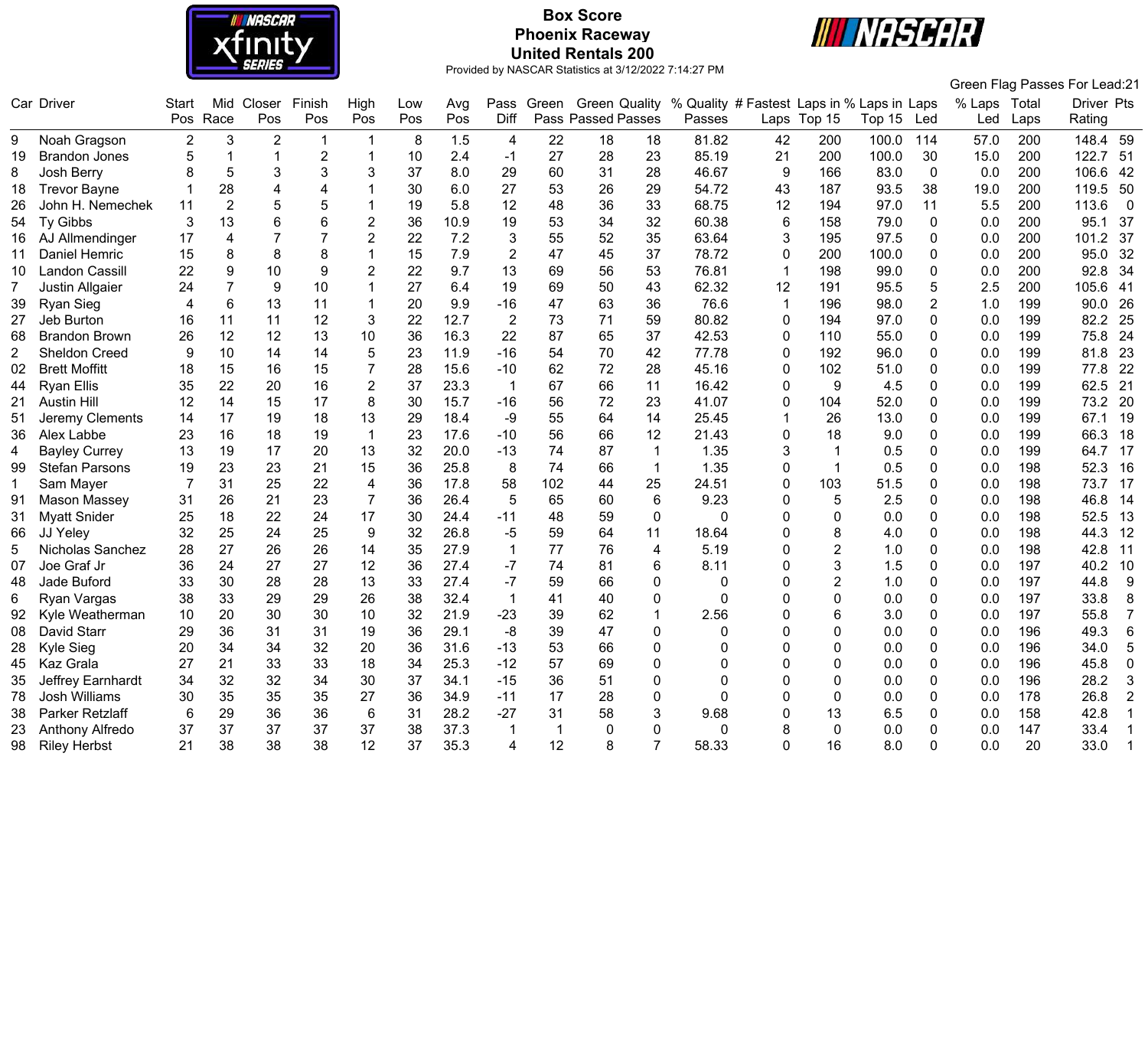

#### **Average Running Position Phoenix Raceway United Rentals 200**



| Rank Car |                | <b>Driver</b>         | Team                                 | Finish Pos.    | Average Pos |
|----------|----------------|-----------------------|--------------------------------------|----------------|-------------|
| 1        | 9              | Noah Gragson          | Bass Pro Shops TrueTimber BRCC       | 1              | 1.52        |
| 2        | 19             | <b>Brandon Jones</b>  | Menards\Jeld-Wen                     | $\overline{2}$ | 2.35        |
| 3        | 26             | John H. Nemechek      | <b>Stillhouse</b>                    | 5              | 5.83        |
| 4        | 18             | <b>Trevor Bayne</b>   | <b>Devotion Nutrition</b>            | 4              | 5.95        |
| 5        | $\overline{7}$ | Justin Allgaier       | <b>BRANDT</b>                        | 10             | 6.38        |
| 6        | 16             | AJ Allmendinger       | <b>Action Industries</b>             | $\overline{7}$ | 7.20        |
| 7        | 11             | Daniel Hemric         | <b>AG1 - Athletic Greens</b>         | 8              | 7.88        |
| 8        | 8              | Josh Berry            | <b>PUBG MOBILE</b>                   | 3              | 7.95        |
| 9        | 10             | Landon Cassill        | Voyager: Crypto for All              | 9              | 9.72        |
| 10       | 39             | <b>Ryan Sieg</b>      | CMRroofing.com\ A-game               | 11             | 9.90        |
| 11       | 54             | Ty Gibbs              | <b>SportClips Haircuts</b>           | 6              | 10.89       |
| 12       | $\overline{2}$ | <b>Sheldon Creed</b>  | Whelen                               | 14             | 11.88       |
| 13       | 27             | Jeb Burton            | Freshly Laid / Club Scottsdale       | 12             | 12.68       |
| 14       | 02             | <b>Brett Moffitt</b>  | <b>TBD</b>                           | 15             | 15.62       |
| 15       | 21             | <b>Austin Hill</b>    | <b>United Rentals</b>                | 17             | 15.69       |
| 16       | 68             | <b>Brandon Brown</b>  | TradeTheChain.com                    | 13             | 16.25       |
| 17       | 36             | Alex Labbe            | Can - Am                             | 19             | 17.64       |
| 18       | $\mathbf{1}$   | Sam Mayer             | <b>Accelerate Pros Talent</b>        | 22             | 17.77       |
| 19       | 51             | Jeremy Clements       | <b>First Pacific Funding</b>         | 18             | 18.36       |
| 20       | $\overline{4}$ | <b>Bayley Currey</b>  | Ghost                                | 20             | 20.00       |
| 21       | 92             | Kyle Weatherman       | <b>PORAC</b>                         | 30             | 21.91       |
| 22       | 44             | <b>Ryan Ellis</b>     | <b>Keen Parts</b>                    | 16             | 23.29       |
| 23       | 31             | <b>Myatt Snider</b>   | TaxSlayer                            | 24             | 24.43       |
| 24       | 45             | Kaz Grala             | Lilly Finance/Ruedebusch             | 33             | 25.34       |
| 25       | 99             | <b>Stefan Parsons</b> | <b>SOKAL Ukraine</b>                 | 21             | 25.78       |
| 26       | 91             | <b>Mason Massey</b>   | <b>BRUNT Workwear</b>                | 23             | 26.41       |
| 27       | 66             | JJ Yeley              | <b>Remote Health Solutions</b>       | 25             | 26.83       |
| 28       | 48             | Jade Buford           | <b>Big Machine Spiked Coolers</b>    | 28             | 27.39       |
| 29       | 07             | Joe Graf Jr           | <b>Bucked Up Energy</b>              | 27             | 27.43       |
| 30       | 5              | Nicholas Sanchez      | <b>Barefoot Rentals</b>              | 26             | 27.86       |
| 31       | 38             | Parker Retzlaff       | Ponsse                               | 36             | 28.18       |
| 32       | 08             | David Starr           | <b>TicketSmarter</b>                 | 31             | 29.05       |
| 33       | 28             | Kyle Sieg             |                                      | 32             | 31.61       |
| 34       | 6              | Ryan Vargas           | <b>Advanced Masonry and Concrete</b> | 29             | 32.42       |
| 35       | 35             | Jeffrey Earnhardt     | DalStrong                            | 34             | 34.05       |
| 36       | 78             | Josh Williams         | Phoenix Children's / I.M.S           | 35             | 34.90       |
| 37       | 98             | <b>Riley Herbst</b>   | <b>Monster Energy</b>                | 38             | 35.34       |
| 38       | 23             | Anthony Alfredo       | Dude Wipes                           | 37             | 37.34       |
|          |                |                       |                                      |                |             |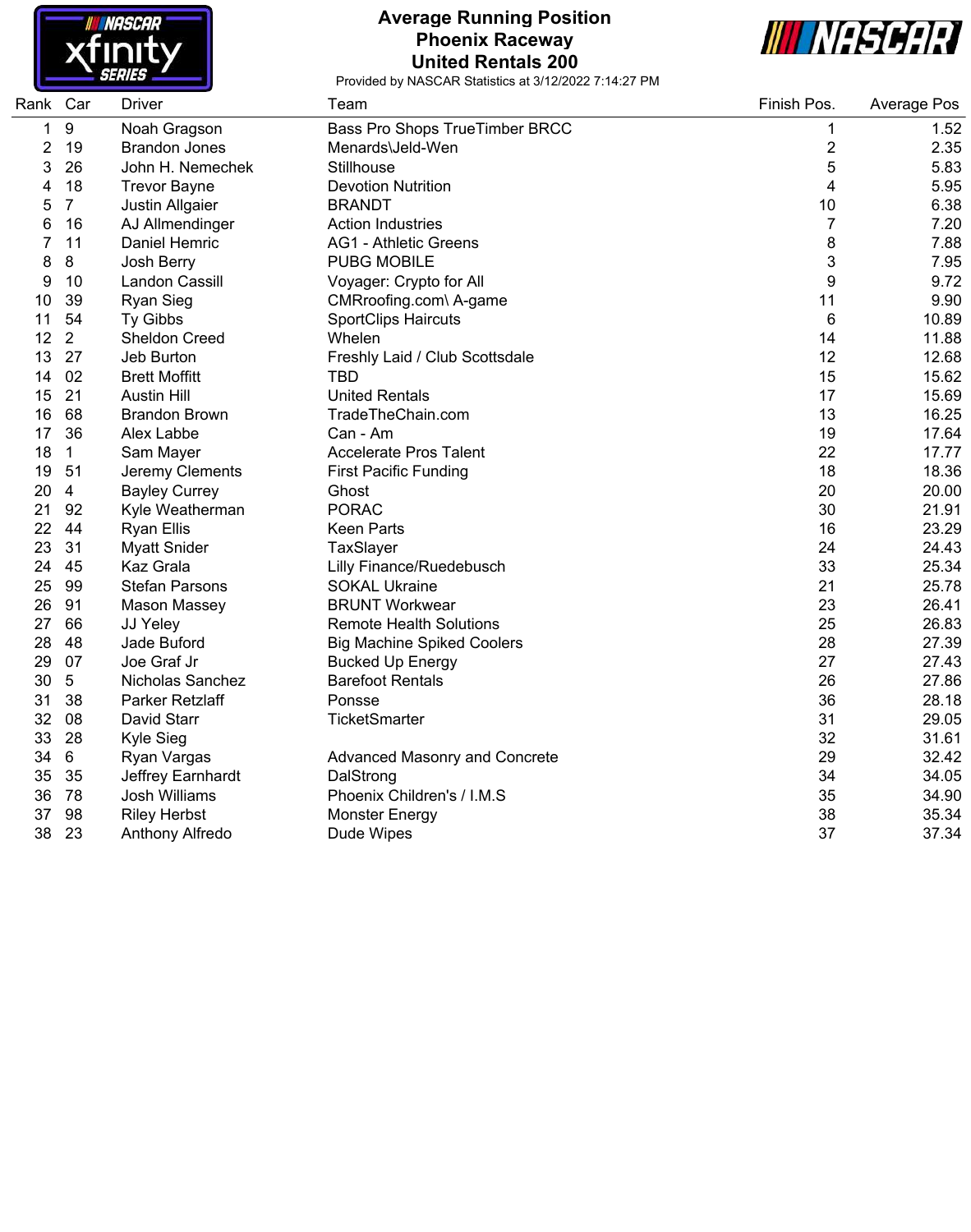

# **Closers Phoenix Raceway United Rentals 200**



| Rank Car |                | <b>Driver</b>         | Team                              | Closing Pos.   | Finish Pos.      | Gained         |
|----------|----------------|-----------------------|-----------------------------------|----------------|------------------|----------------|
| 1        | 44             | <b>Ryan Ellis</b>     | <b>Keen Parts</b>                 | 20             | 16               | 4              |
| 2        | $\mathbf{1}$   | Sam Mayer             | <b>Accelerate Pros Talent</b>     | 25             | 22               | 3              |
| 3        | 39             | Ryan Sieg             | CMRroofing.com\ A-game            | 13             | 11               | 2              |
| 4        | 99             | <b>Stefan Parsons</b> | <b>SOKAL Ukraine</b>              | 23             | 21               | $\overline{c}$ |
| 5        | 28             | Kyle Sieg             |                                   | 34             | 32               | $\overline{2}$ |
| 6        | 9              | Noah Gragson          | Bass Pro Shops TrueTimber BRCC    | $\overline{2}$ | $\mathbf 1$      | 1              |
| 7        | 10             | <b>Landon Cassill</b> | Voyager: Crypto for All           | 10             | $\boldsymbol{9}$ | 1              |
| 8        | 02             | <b>Brett Moffitt</b>  | <b>TBD</b>                        | 16             | 15               | 1              |
| 9        | 51             | Jeremy Clements       | <b>First Pacific Funding</b>      | 19             | 18               | 1              |
| 10       | 8              | Josh Berry            | <b>PUBG MOBILE</b>                | 3              | 3                | $\pmb{0}$      |
| 11       | 18             | <b>Trevor Bayne</b>   | <b>Devotion Nutrition</b>         | 4              | 4                | $\mathbf 0$    |
| 12       | 26             | John H. Nemechek      | Stillhouse                        | 5              | 5                | 0              |
| 13       | 54             | Ty Gibbs              | <b>SportClips Haircuts</b>        | 6              | 6                | $\mathbf 0$    |
| 14       | 16             | AJ Allmendinger       | <b>Action Industries</b>          | 7              | 7                | $\mathbf 0$    |
| 15       | 11             | Daniel Hemric         | <b>AG1 - Athletic Greens</b>      | 8              | 8                | $\pmb{0}$      |
| 16       | $\overline{2}$ | Sheldon Creed         | Whelen                            | 14             | 14               | $\mathbf 0$    |
| 17       | $\sqrt{5}$     | Nicholas Sanchez      | <b>Barefoot Rentals</b>           | 26             | 26               | $\pmb{0}$      |
| 18       | 07             | Joe Graf Jr           | <b>Bucked Up Energy</b>           | 27             | 27               | $\pmb{0}$      |
| 19       | 48             | Jade Buford           | <b>Big Machine Spiked Coolers</b> | 28             | 28               | $\pmb{0}$      |
| 20       | $\,6\,$        | Ryan Vargas           | Advanced Masonry and Concrete     | 29             | 29               | 0              |
| 21       | 92             | Kyle Weatherman       | <b>PORAC</b>                      | 30             | 30               | $\mathbf 0$    |
| 22       | 08             | David Starr           | TicketSmarter                     | 31             | 31               | $\mathbf 0$    |
| 23       | 45             | Kaz Grala             | <b>Lilly Finance/Ruedebusch</b>   | 33             | 33               | $\mathbf 0$    |
| 24       | 78             | <b>Josh Williams</b>  | Phoenix Children's / I.M.S        | 35             | 35               | $\mathbf 0$    |
| 25       | 38             | Parker Retzlaff       | Ponsse                            | 36             | 36               | $\pmb{0}$      |
| 26       | 23             | Anthony Alfredo       | Dude Wipes                        | 37             | 37               | $\pmb{0}$      |
| 27       | 98             | <b>Riley Herbst</b>   | <b>Monster Energy</b>             | 38             | 38               | $\mathbf 0$    |
| 28       | 19             | <b>Brandon Jones</b>  | Menards\Jeld-Wen                  | 1              | $\boldsymbol{2}$ | $-1$           |
| 29       | $\overline{7}$ | Justin Allgaier       | <b>BRANDT</b>                     | 9              | 10               | $-1$           |
| 30       | 27             | Jeb Burton            | Freshly Laid / Club Scottsdale    | 11             | 12               | $-1$           |
| 31       | 68             | <b>Brandon Brown</b>  | TradeTheChain.com                 | 12             | 13               | -1             |
| 32       | 36             | Alex Labbe            | Can - Am                          | 18             | 19               | $-1$           |
| 33       | 66             | JJ Yeley              | <b>Remote Health Solutions</b>    | 24             | 25               | $-1$           |
| 34       | 21             | <b>Austin Hill</b>    | <b>United Rentals</b>             | 15             | 17               | $-2$           |
| 35       | 91             | <b>Mason Massey</b>   | <b>BRUNT Workwear</b>             | 21             | 23               | $-2$           |
| 36       | 31             | <b>Myatt Snider</b>   | TaxSlayer                         | 22             | 24               | $-2$           |
| 37       | 35             | Jeffrey Earnhardt     | DalStrong                         | 32             | 34               | $-2$           |
| 38       | 4              | <b>Bayley Currey</b>  | Ghost                             | 17             | 20               | $-3$           |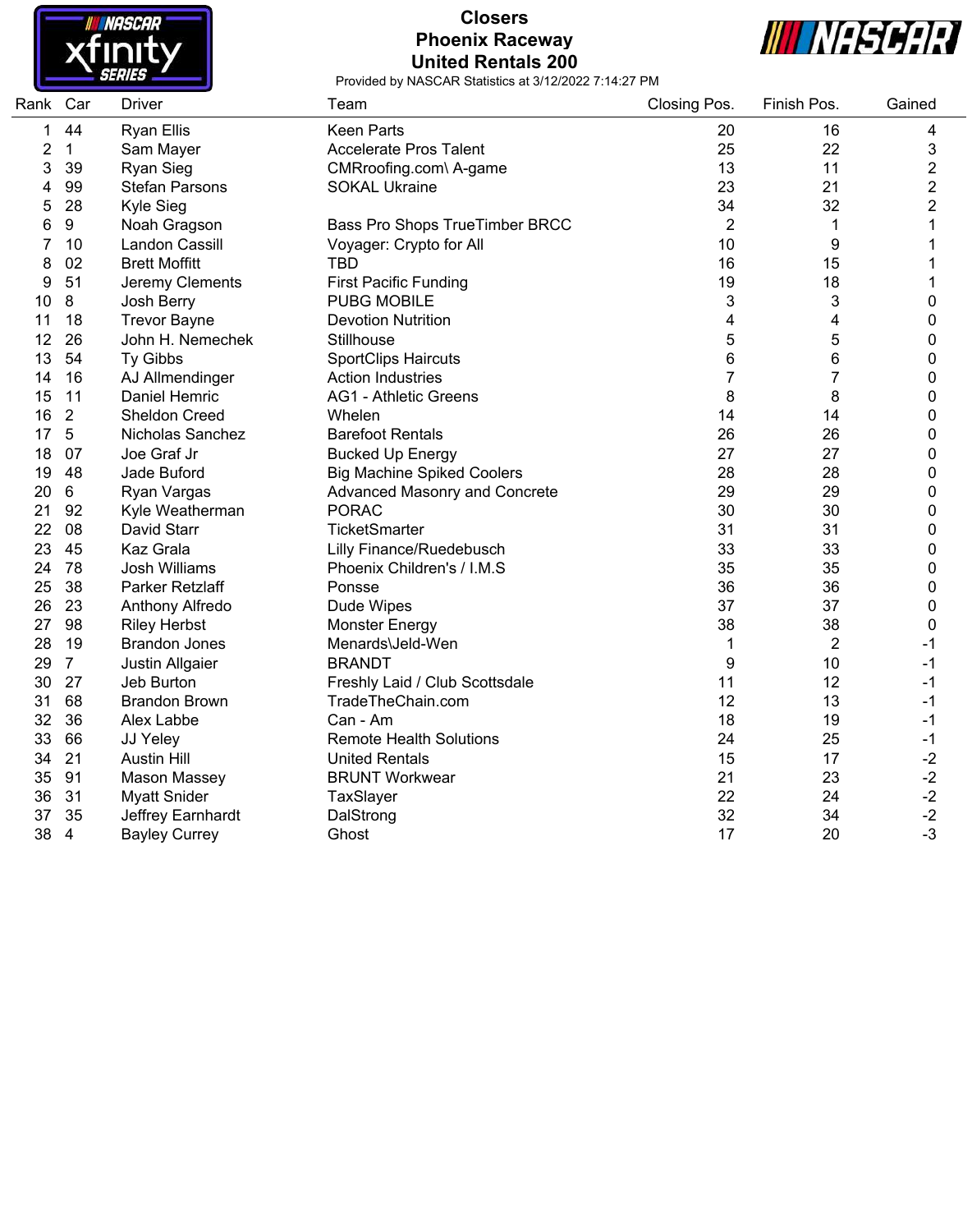

# **Driver Rating Phoenix Raceway United Rentals 200**



| Rank | Car              | <b>Driver</b>         | Team                                 | Finish Pos.             | <b>Driver Rating</b> |
|------|------------------|-----------------------|--------------------------------------|-------------------------|----------------------|
| 1    | $\boldsymbol{9}$ | Noah Gragson          | Bass Pro Shops TrueTimber BRCC       | 1                       | 148.4                |
| 2    | 19               | <b>Brandon Jones</b>  | Menards\Jeld-Wen                     | $\overline{\mathbf{c}}$ | 122.7                |
| 3    | 18               | <b>Trevor Bayne</b>   | <b>Devotion Nutrition</b>            | 4                       | 119.5                |
| 4    | 26               | John H. Nemechek      | Stillhouse                           | 5                       | 113.6                |
| 5    | 8                | Josh Berry            | <b>PUBG MOBILE</b>                   | 3                       | 106.6                |
| 6    | $\overline{7}$   | Justin Allgaier       | <b>BRANDT</b>                        | 10                      | 105.6                |
| 7    | 16               | AJ Allmendinger       | <b>Action Industries</b>             | $\overline{7}$          | 101.2                |
| 8    | 54               | Ty Gibbs              | <b>SportClips Haircuts</b>           | 6                       | 95.1                 |
| 9    | 11               | Daniel Hemric         | <b>AG1 - Athletic Greens</b>         | 8                       | 95.0                 |
| 10   | 10               | <b>Landon Cassill</b> | Voyager: Crypto for All              | 9                       | 92.8                 |
| 11   | 39               | <b>Ryan Sieg</b>      | CMRroofing.com\ A-game               | 11                      | 90.0                 |
| 12   | 27               | Jeb Burton            | Freshly Laid / Club Scottsdale       | 12                      | 82.2                 |
| 13   | $\overline{2}$   | <b>Sheldon Creed</b>  | Whelen                               | 14                      | 81.8                 |
| 14   | 02               | <b>Brett Moffitt</b>  | <b>TBD</b>                           | 15                      | 77.8                 |
| 15   | 68               | <b>Brandon Brown</b>  | TradeTheChain.com                    | 13                      | 75.8                 |
| 16   | $\mathbf{1}$     | Sam Mayer             | <b>Accelerate Pros Talent</b>        | 22                      | 73.7                 |
| 17   | 21               | <b>Austin Hill</b>    | <b>United Rentals</b>                | 17                      | 73.2                 |
| 18   | 51               | Jeremy Clements       | <b>First Pacific Funding</b>         | 18                      | 67.1                 |
| 19   | 36               | Alex Labbe            | Can - Am                             | 19                      | 66.3                 |
| 20   | $\overline{4}$   | <b>Bayley Currey</b>  | Ghost                                | 20                      | 64.7                 |
| 21   | 44               | <b>Ryan Ellis</b>     | <b>Keen Parts</b>                    | 16                      | 62.5                 |
| 22   | 92               | Kyle Weatherman       | <b>PORAC</b>                         | 30                      | 55.8                 |
| 23   | 31               | <b>Myatt Snider</b>   | TaxSlayer                            | 24                      | 52.5                 |
| 24   | 99               | <b>Stefan Parsons</b> | <b>SOKAL Ukraine</b>                 | 21                      | 52.3                 |
| 25   | 08               | David Starr           | <b>TicketSmarter</b>                 | 31                      | 49.3                 |
| 26   | 91               | Mason Massey          | <b>BRUNT Workwear</b>                | 23                      | 46.8                 |
| 27   | 45               | Kaz Grala             | Lilly Finance/Ruedebusch             | 33                      | 45.8                 |
| 28   | 48               | Jade Buford           | <b>Big Machine Spiked Coolers</b>    | 28                      | 44.8                 |
| 29   | 66               | JJ Yeley              | <b>Remote Health Solutions</b>       | 25                      | 44.3                 |
| 30   | 5                | Nicholas Sanchez      | <b>Barefoot Rentals</b>              | 26                      | 42.8                 |
| 31   | 38               | Parker Retzlaff       | Ponsse                               | 36                      | 42.8                 |
| 32   | 07               | Joe Graf Jr           | <b>Bucked Up Energy</b>              | 27                      | 40.2                 |
| 33   | 28               | Kyle Sieg             |                                      | 32                      | 34.0                 |
| 34   | 6                | Ryan Vargas           | <b>Advanced Masonry and Concrete</b> | 29                      | 33.8                 |
| 35   | 23               | Anthony Alfredo       | Dude Wipes                           | 37                      | 33.4                 |
| 36   | 98               | <b>Riley Herbst</b>   | <b>Monster Energy</b>                | 38                      | 33.0                 |
| 37   | 35               | Jeffrey Earnhardt     | DalStrong                            | 34                      | 28.2                 |
| 38   | 78               | <b>Josh Williams</b>  | Phoenix Children's / I.M.S           | 35                      | 26.8                 |
|      |                  |                       |                                      |                         |                      |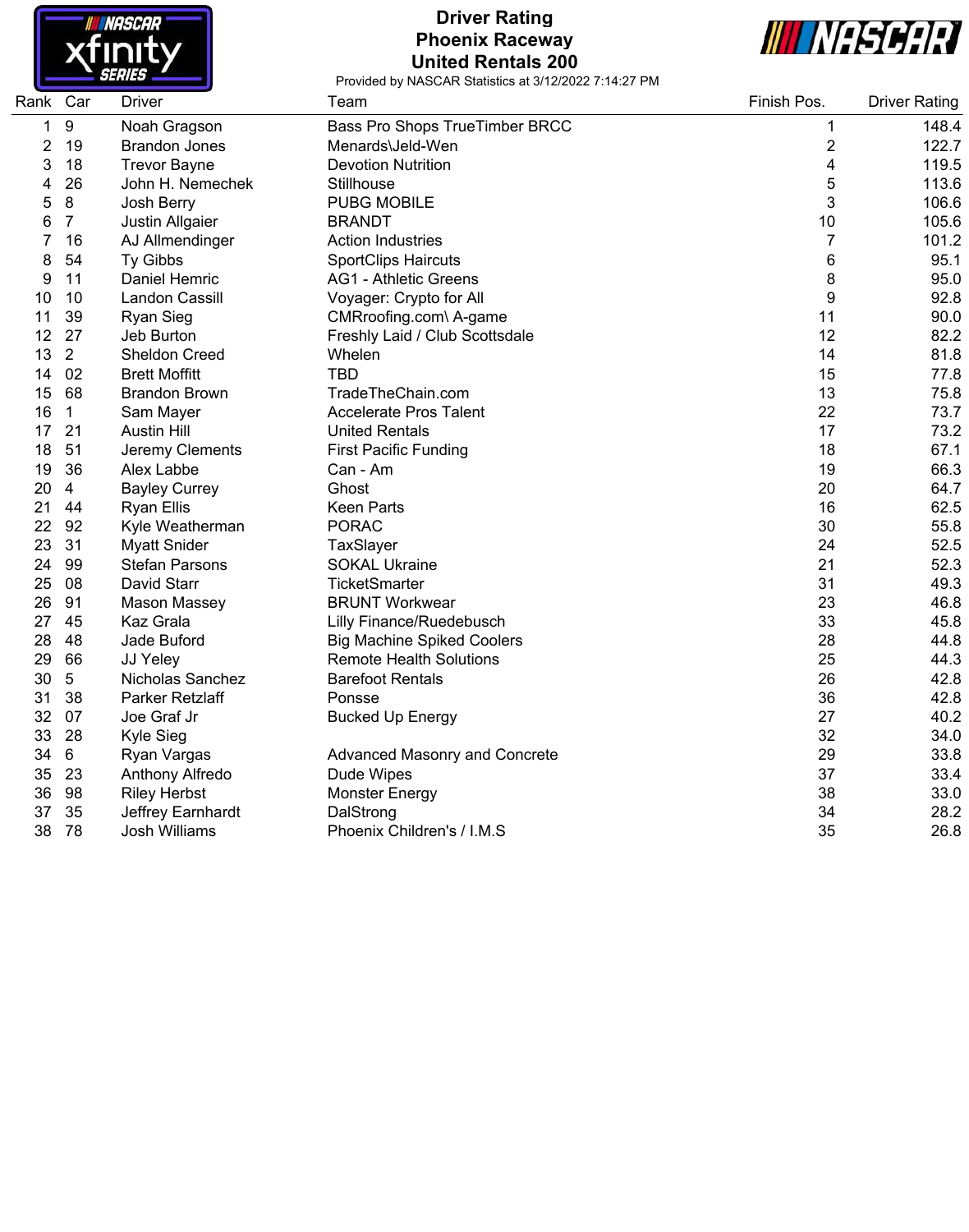

# **Fastest Drivers Early In A Run Phoenix Raceway United Rentals 200**



| Rank | Car            | <b>Driver</b>         | Team                                 | Laps | Finish Pos.    | Speed   |
|------|----------------|-----------------------|--------------------------------------|------|----------------|---------|
| 1    | 9              | Noah Gragson          | Bass Pro Shops TrueTimber BRCC       | 200  | 1              | 127.788 |
| 2    | 18             | <b>Trevor Bayne</b>   | <b>Devotion Nutrition</b>            | 200  | 4              | 127.343 |
| 3    | 26             | John H. Nemechek      | Stillhouse                           | 200  | 5              | 127.292 |
| 4    | 19             | <b>Brandon Jones</b>  | Menards\Jeld-Wen                     | 200  | 2              | 127.200 |
| 5    | 8              | Josh Berry            | <b>PUBG MOBILE</b>                   | 200  | 3              | 126.663 |
| 6    | 11             | Daniel Hemric         | <b>AG1 - Athletic Greens</b>         | 200  | 8              | 126.595 |
| 7    | 16             | AJ Allmendinger       | <b>Action Industries</b>             | 200  | $\overline{7}$ | 126.408 |
| 8    | 54             | <b>Ty Gibbs</b>       | <b>SportClips Haircuts</b>           | 200  | 6              | 126.368 |
| 9    | 10             | Landon Cassill        | Voyager: Crypto for All              | 200  | 9              | 126.258 |
| 10   | 39             | <b>Ryan Sieg</b>      | CMRroofing.com\ A-game               | 199  | 11             | 126.141 |
| 11   | 27             | Jeb Burton            | Freshly Laid / Club Scottsdale       | 199  | 12             | 125.950 |
| 12   | $\overline{2}$ | Sheldon Creed         | Whelen                               | 199  | 14             | 125.941 |
| 13   | $\mathbf 1$    | Sam Mayer             | <b>Accelerate Pros Talent</b>        | 198  | 22             | 125.900 |
| 14   | 02             | <b>Brett Moffitt</b>  | <b>TBD</b>                           | 199  | 15             | 125.669 |
| 15   | 51             | Jeremy Clements       | <b>First Pacific Funding</b>         | 199  | 18             | 125.239 |
| 16   | 68             | <b>Brandon Brown</b>  | TradeTheChain.com                    | 199  | 13             | 125.211 |
| 17   | 21             | <b>Austin Hill</b>    | <b>United Rentals</b>                | 199  | 17             | 125.150 |
| 18   | 36             | Alex Labbe            | Can - Am                             | 199  | 19             | 125.085 |
| 19   | $\overline{4}$ | <b>Bayley Currey</b>  | Ghost                                | 199  | 20             | 124.915 |
| 20   | $\overline{7}$ | Justin Allgaier       | <b>BRANDT</b>                        | 200  | 10             | 124.637 |
| 21   | 92             | Kyle Weatherman       | <b>PORAC</b>                         | 197  | 30             | 124.328 |
| 22   | 44             | <b>Ryan Ellis</b>     | <b>Keen Parts</b>                    | 199  | 16             | 124.095 |
| 23   | 48             | Jade Buford           | <b>Big Machine Spiked Coolers</b>    | 197  | 28             | 124.053 |
| 24   | 31             | <b>Myatt Snider</b>   | TaxSlayer                            | 198  | 24             | 124.012 |
| 25   | 99             | <b>Stefan Parsons</b> | <b>SOKAL Ukraine</b>                 | 198  | 21             | 123.963 |
| 26   | 28             | Kyle Sieg             |                                      | 196  | 32             | 123.714 |
| 27   | 5              | Nicholas Sanchez      | <b>Barefoot Rentals</b>              | 198  | 26             | 123.580 |
| 28   | 66             | JJ Yeley              | <b>Remote Health Solutions</b>       | 198  | 25             | 123.485 |
| 29   | 91             | Mason Massey          | <b>BRUNT Workwear</b>                | 198  | 23             | 123.388 |
| 30   | 08             | David Starr           | TicketSmarter                        | 196  | 31             | 123.294 |
| 31   | 07             | Joe Graf Jr           | <b>Bucked Up Energy</b>              | 197  | 27             | 123.268 |
| 32   | 6              | Ryan Vargas           | <b>Advanced Masonry and Concrete</b> | 197  | 29             | 122.820 |
| 33   | 45             | <b>Kaz Grala</b>      | Lilly Finance/Ruedebusch             | 196  | 33             | 122.790 |
| 34   | 35             | Jeffrey Earnhardt     | DalStrong                            | 196  | 34             | 122.493 |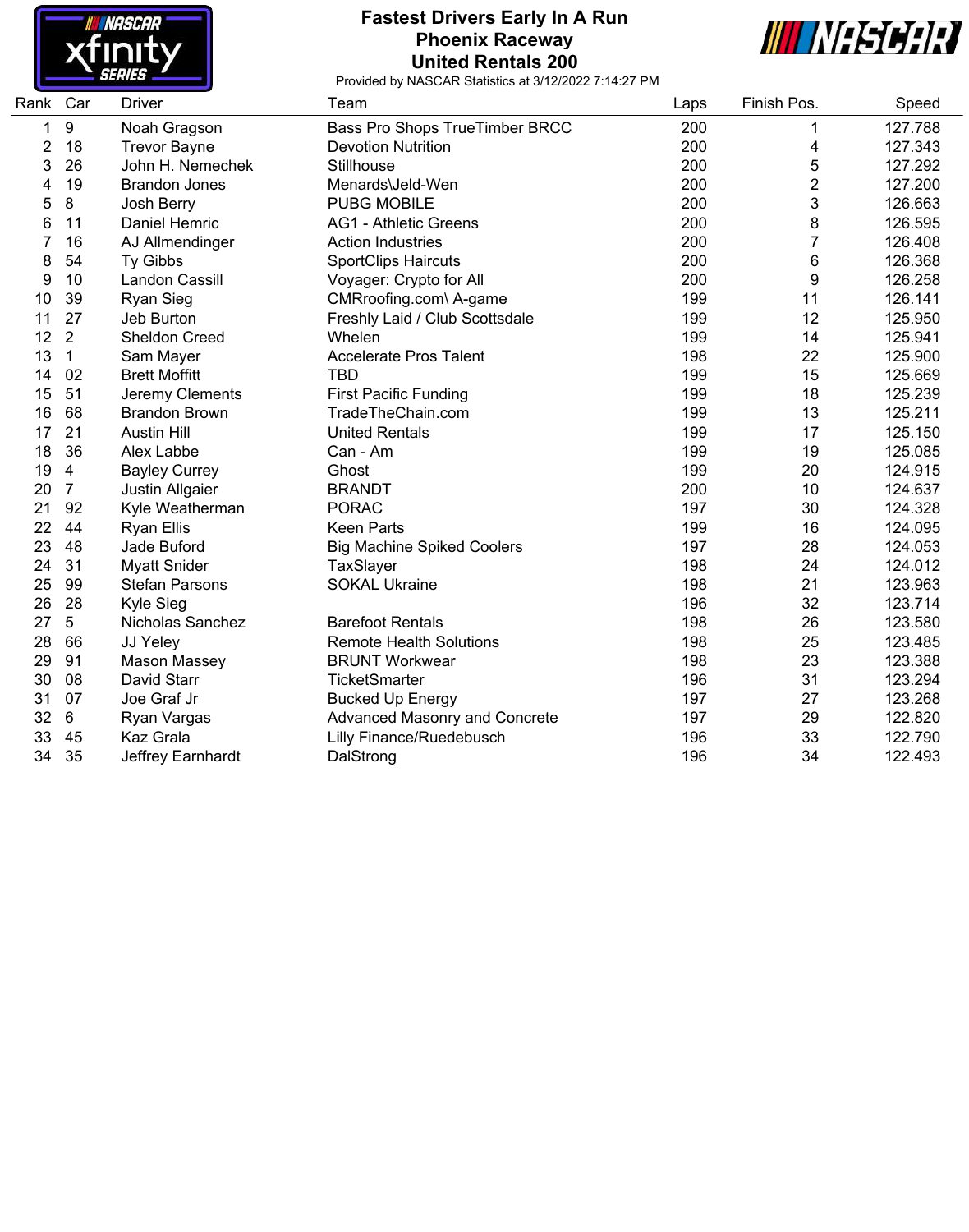

## **Fastest Drivers Late In A Run Phoenix Raceway United Rentals 200**



| Rank | Car              | <b>Driver</b>         | Team                              | Laps | Finish Pos.    | Speed   |
|------|------------------|-----------------------|-----------------------------------|------|----------------|---------|
| 1    | 19               | <b>Brandon Jones</b>  | Menards\Jeld-Wen                  | 200  | 2              | 123.942 |
| 2    | 18               | <b>Trevor Bayne</b>   | <b>Devotion Nutrition</b>         | 200  | 4              | 123.942 |
| 3    | $\boldsymbol{9}$ | Noah Gragson          | Bass Pro Shops TrueTimber BRCC    | 200  | 1              | 123.888 |
| 4    | 8                | Josh Berry            | <b>PUBG MOBILE</b>                | 200  | 3              | 123.835 |
| 5    | $\overline{7}$   | Justin Allgaier       | <b>BRANDT</b>                     | 200  | 10             | 123.757 |
| 6    | 54               | Ty Gibbs              | <b>SportClips Haircuts</b>        | 200  | 6              | 123.364 |
| 7    | 1                | Sam Mayer             | <b>Accelerate Pros Talent</b>     | 198  | 22             | 123.193 |
| 8    | 26               | John H. Nemechek      | Stillhouse                        | 200  | 5              | 122.998 |
| 9    | 44               | <b>Ryan Ellis</b>     | <b>Keen Parts</b>                 | 199  | 16             | 122.866 |
| 10   | 16               | AJ Allmendinger       | <b>Action Industries</b>          | 200  | $\overline{7}$ | 122.803 |
| 11   | 10               | Landon Cassill        | Voyager: Crypto for All           | 200  | 9              | 122.565 |
| 12   | 39               | <b>Ryan Sieg</b>      | CMRroofing.com\ A-game            | 199  | 11             | 122.503 |
| 13   | 27               | Jeb Burton            | Freshly Laid / Club Scottsdale    | 199  | 12             | 122.498 |
| 14   | 68               | <b>Brandon Brown</b>  | TradeTheChain.com                 | 199  | 13             | 122.464 |
| 15   | 11               | Daniel Hemric         | <b>AG1 - Athletic Greens</b>      | 200  | 8              | 122.461 |
| 16   | $\overline{2}$   | Sheldon Creed         | Whelen                            | 199  | 14             | 122.362 |
| 17   | $\overline{4}$   | <b>Bayley Currey</b>  | Ghost                             | 199  | 20             | 122.105 |
| 18   | 91               | <b>Mason Massey</b>   | <b>BRUNT Workwear</b>             | 198  | 23             | 122.068 |
| 19   | 02               | <b>Brett Moffitt</b>  | <b>TBD</b>                        | 199  | 15             | 121.826 |
| 20   | 99               | <b>Stefan Parsons</b> | <b>SOKAL Ukraine</b>              | 198  | 21             | 121.776 |
| 21   | 21               | <b>Austin Hill</b>    | <b>United Rentals</b>             | 199  | 17             | 121.739 |
| 22   | 51               | Jeremy Clements       | <b>First Pacific Funding</b>      | 199  | 18             | 121.700 |
| 23   | 36               | Alex Labbe            | Can - Am                          | 199  | 19             | 121.656 |
| 24   | 31               | <b>Myatt Snider</b>   | TaxSlayer                         | 198  | 24             | 121.599 |
| 25   | 07               | Joe Graf Jr           | <b>Bucked Up Energy</b>           | 197  | 27             | 121.534 |
| 26   | 92               | Kyle Weatherman       | <b>PORAC</b>                      | 197  | 30             | 121.452 |
| 27   | $6\phantom{1}6$  | Ryan Vargas           | Advanced Masonry and Concrete     | 197  | 29             | 121.265 |
| 28   | 45               | Kaz Grala             | <b>Lilly Finance/Ruedebusch</b>   | 196  | 33             | 121.183 |
| 29   | 08               | David Starr           | <b>TicketSmarter</b>              | 196  | 31             | 121.121 |
| 30   | 66               | JJ Yeley              | <b>Remote Health Solutions</b>    | 198  | 25             | 121.108 |
| 31   | 5                | Nicholas Sanchez      | <b>Barefoot Rentals</b>           | 198  | 26             | 120.924 |
| 32   | 48               | Jade Buford           | <b>Big Machine Spiked Coolers</b> | 197  | 28             | 120.038 |
| 33   | 28               | Kyle Sieg             |                                   | 196  | 32             | 119.978 |
| 34   | 35               | Jeffrey Earnhardt     | DalStrong                         | 196  | 34             | 118.602 |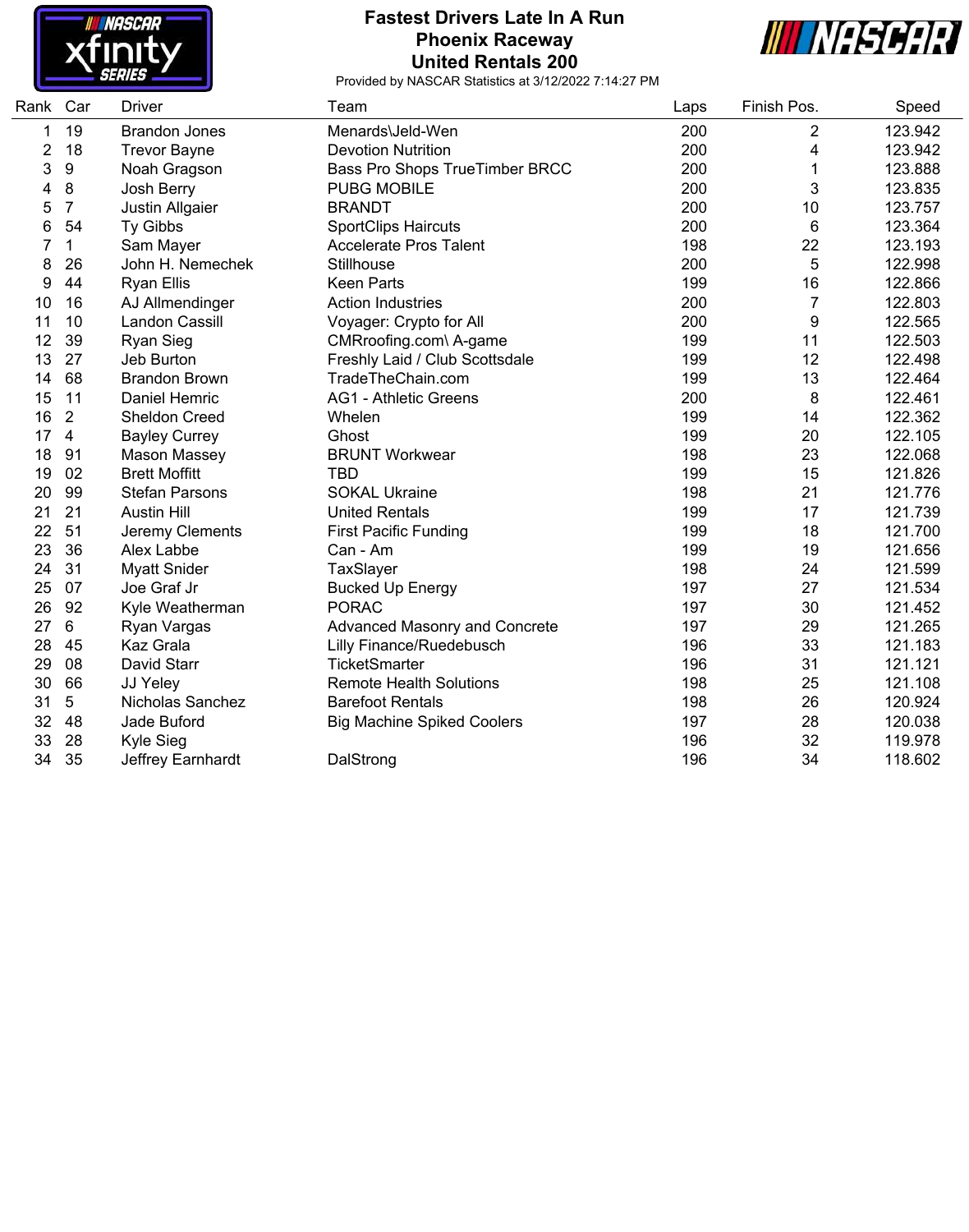

# **Fastest Laps Run Phoenix Raceway United Rentals 200**



| Car | <b>Driver</b>        | Team                           | Percentage | Finish Pos. | Laps |
|-----|----------------------|--------------------------------|------------|-------------|------|
| 18  | <b>Trevor Bayne</b>  | <b>Devotion Nutrition</b>      | 27.0       | 4           | 43   |
| -9  | Noah Gragson         | Bass Pro Shops TrueTimber BRCC | 26.4       |             | 42   |
| -19 | <b>Brandon Jones</b> | Menards\Jeld-Wen               | 13.2       |             | 21   |
| 26  | John H. Nemechek     | Stillhouse                     | 7.6        | 5           | 12   |
|     | Justin Allgaier      | <b>BRANDT</b>                  | 7.6        | 10          | 12   |
| 8   | Josh Berry           | <b>PUBG MOBILE</b>             | 5.7        | 3           | 9    |
| -23 | Anthony Alfredo      | Dude Wipes                     | 5.0        | 37          | 8    |
| 54  | Ty Gibbs             | <b>SportClips Haircuts</b>     | 3.8        | 6           | 6    |
| 16  | AJ Allmendinger      | <b>Action Industries</b>       | 1.9        |             |      |
| -4  | <b>Bayley Currey</b> | Ghost                          | 1.9        | 20          |      |
| 10  | Landon Cassill       | Voyager: Crypto for All        | 0.6        | 9           |      |
| -39 | Ryan Sieg            | CMRroofing.com\ A-game         | 0.6        | 11          |      |
| -51 | Jeremy Clements      | <b>First Pacific Funding</b>   | 0.6        | 18          |      |
|     | Rank                 |                                |            |             |      |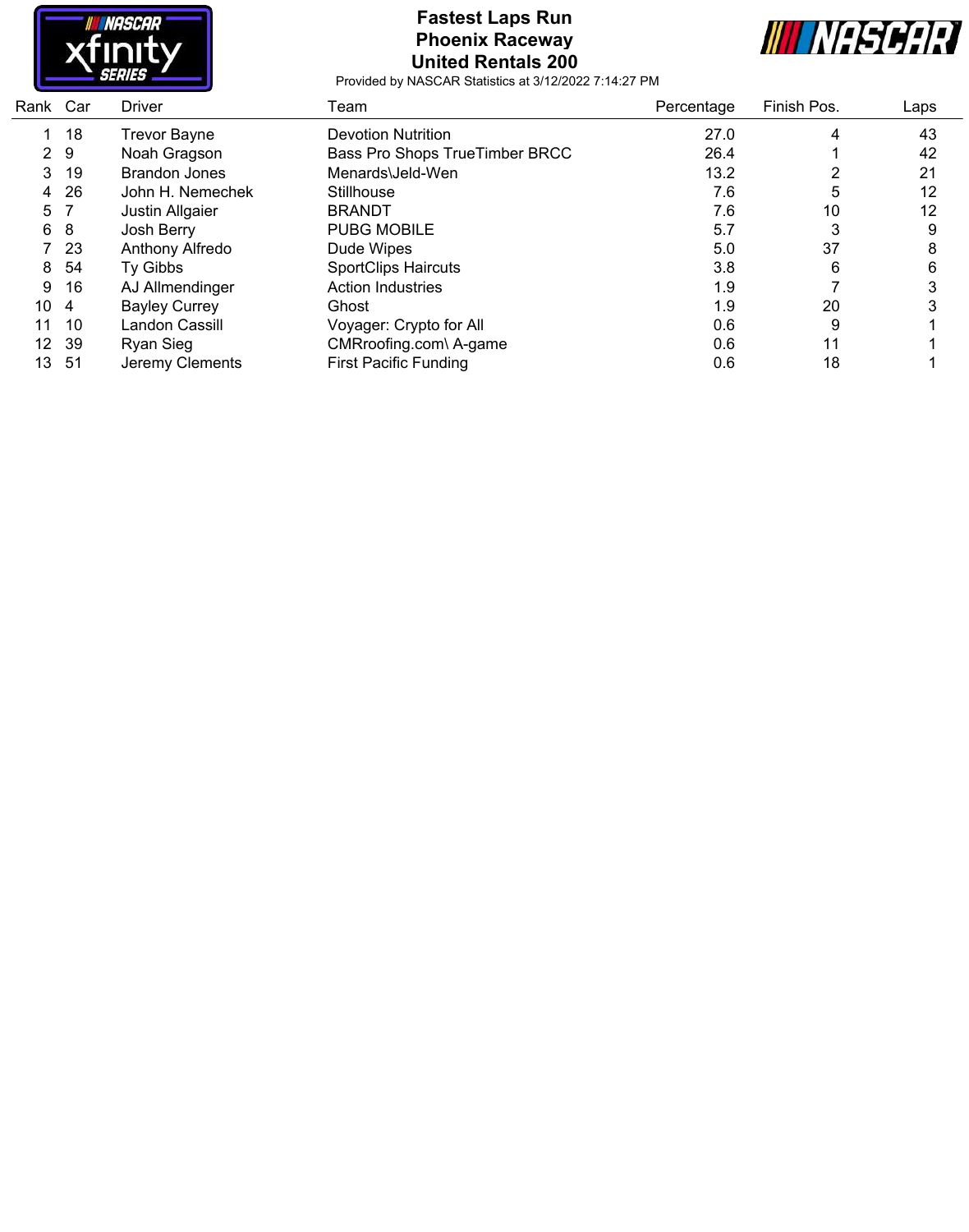

#### **Fastest on Restarts Phoenix Raceway United Rentals 200**



| Rank | Car              | <b>Driver</b>         | Team                              | Finish Pos.      | Average Speed |
|------|------------------|-----------------------|-----------------------------------|------------------|---------------|
| 1    | 19               | <b>Brandon Jones</b>  | Menards\Jeld-Wen                  | 2                | 125.672       |
| 2    | 98               | <b>Riley Herbst</b>   | <b>Monster Energy</b>             | 38               | 125.520       |
| 3    | 18               | <b>Trevor Bayne</b>   | <b>Devotion Nutrition</b>         | 4                | 124.981       |
| 4    | $\boldsymbol{9}$ | Noah Gragson          | Bass Pro Shops TrueTimber BRCC    | 1                | 124.886       |
| 5    | 10               | Landon Cassill        | Voyager: Crypto for All           | $\boldsymbol{9}$ | 124.758       |
| 6    | 11               | Daniel Hemric         | <b>AG1 - Athletic Greens</b>      | 8                | 124.707       |
| 7    | 16               | AJ Allmendinger       | <b>Action Industries</b>          | 7                | 124.528       |
| 8    | 8                | Josh Berry            | <b>PUBG MOBILE</b>                | 3                | 124.512       |
| 9    | 26               | John H. Nemechek      | Stillhouse                        | 5                | 124.326       |
| 10   | 54               | Ty Gibbs              | <b>SportClips Haircuts</b>        | 6                | 123.958       |
| 11   | 27               | Jeb Burton            | Freshly Laid / Club Scottsdale    | 12               | 123.875       |
| 12   | $\overline{7}$   | Justin Allgaier       | <b>BRANDT</b>                     | 10               | 123.491       |
| 13   | 39               | <b>Ryan Sieg</b>      | CMRroofing.com\ A-game            | 11               | 123.440       |
| 14   | 2                | <b>Sheldon Creed</b>  | Whelen                            | 14               | 123.266       |
| 15   | 68               | <b>Brandon Brown</b>  | TradeTheChain.com                 | 13               | 122.995       |
| 16   | 02               | <b>Brett Moffitt</b>  | <b>TBD</b>                        | 15               | 122.768       |
| 17   | 21               | <b>Austin Hill</b>    | <b>United Rentals</b>             | 17               | 122.690       |
| 18   | $\mathbf{1}$     | Sam Mayer             | <b>Accelerate Pros Talent</b>     | 22               | 122.666       |
| 19   | 51               | Jeremy Clements       | <b>First Pacific Funding</b>      | 18               | 122.492       |
| 20   | 38               | Parker Retzlaff       | Ponsse                            | 36               | 122.469       |
| 21   | 36               | Alex Labbe            | Can - Am                          | 19               | 122.457       |
| 22   | 44               | <b>Ryan Ellis</b>     | <b>Keen Parts</b>                 | 16               | 122.223       |
| 23   | $\overline{4}$   | <b>Bayley Currey</b>  | Ghost                             | 20               | 122.199       |
| 24   | 99               | <b>Stefan Parsons</b> | <b>SOKAL Ukraine</b>              | 21               | 121.746       |
| 25   | 31               | <b>Myatt Snider</b>   | TaxSlayer                         | 24               | 121.634       |
| 26   | 91               | <b>Mason Massey</b>   | <b>BRUNT Workwear</b>             | 23               | 121.562       |
| 27   | 92               | Kyle Weatherman       | <b>PORAC</b>                      | 30               | 121.385       |
| 28   | 66               | JJ Yeley              | <b>Remote Health Solutions</b>    | 25               | 121.365       |
| 29   | 5                | Nicholas Sanchez      | <b>Barefoot Rentals</b>           | 26               | 121.254       |
| 30   | 07               | Joe Graf Jr           | <b>Bucked Up Energy</b>           | 27               | 120.900       |
| 31   | 28               | Kyle Sieg             |                                   | 32               | 120.845       |
| 32   | 48               | Jade Buford           | <b>Big Machine Spiked Coolers</b> | 28               | 120.835       |
| 33   | 6                | Ryan Vargas           | Advanced Masonry and Concrete     | 29               | 120.551       |
| 34   | 23               | Anthony Alfredo       | Dude Wipes                        | 37               | 119.993       |
| 35   | 08               | David Starr           | TicketSmarter                     | 31               | 119.825       |
| 36   | 45               | <b>Kaz Grala</b>      | Lilly Finance/Ruedebusch          | 33               | 119.804       |
| 37   | 35               | Jeffrey Earnhardt     | DalStrong                         | 34               | 119.236       |
| 38   | 78               | <b>Josh Williams</b>  | Phoenix Children's / I.M.S        | 35               | 117.565       |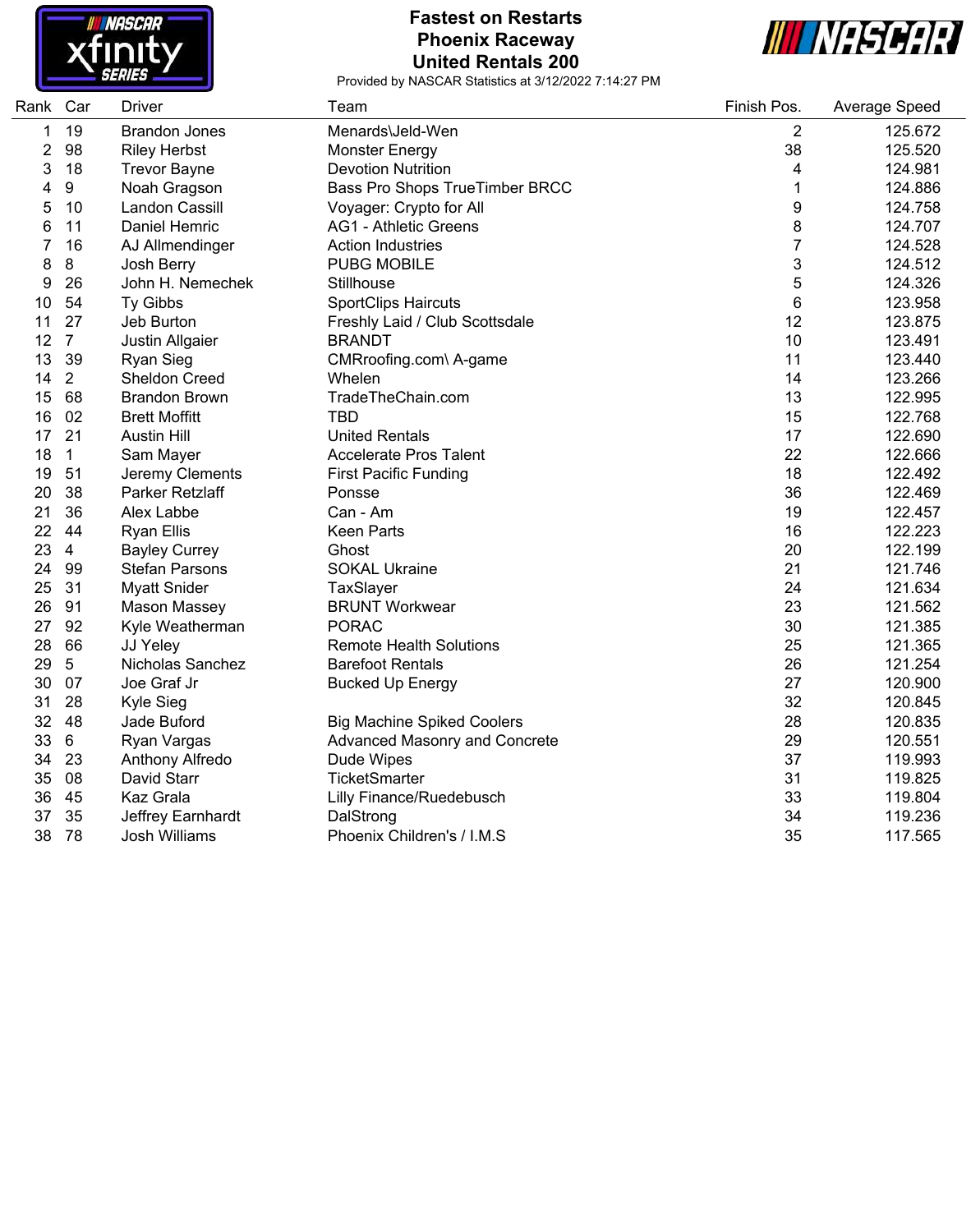

## **Green Flag Passes Phoenix Raceway United Rentals 200**



| Rank Car |                | <b>Driver</b>         | Team                              | Finish Pos.    | <b>Green Flag Passes</b> |
|----------|----------------|-----------------------|-----------------------------------|----------------|--------------------------|
| 1        | $\mathbf{1}$   | Sam Mayer             | <b>Accelerate Pros Talent</b>     | 22             | 102                      |
| 2        | 68             | <b>Brandon Brown</b>  | TradeTheChain.com                 | 13             | 87                       |
| 3        | 5              | Nicholas Sanchez      | <b>Barefoot Rentals</b>           | 26             | 77                       |
| 4        | $\overline{4}$ | <b>Bayley Currey</b>  | Ghost                             | 20             | 74                       |
| 5        | 99             | <b>Stefan Parsons</b> | <b>SOKAL Ukraine</b>              | 21             | 74                       |
| 6        | 07             | Joe Graf Jr           | <b>Bucked Up Energy</b>           | 27             | 74                       |
| 7        | 27             | Jeb Burton            | Freshly Laid / Club Scottsdale    | 12             | 73                       |
| 8        | 10             | Landon Cassill        | Voyager: Crypto for All           | 9              | 69                       |
| 9        | $\overline{7}$ | Justin Allgaier       | <b>BRANDT</b>                     | 10             | 69                       |
| 10       | 44             | <b>Ryan Ellis</b>     | <b>Keen Parts</b>                 | 16             | 67                       |
| 11       | 91             | Mason Massey          | <b>BRUNT Workwear</b>             | 23             | 65                       |
| 12       | 02             | <b>Brett Moffitt</b>  | TBD                               | 15             | 62                       |
| 13       | 8              | Josh Berry            | <b>PUBG MOBILE</b>                | 3              | 60                       |
| 14       | 66             | JJ Yeley              | <b>Remote Health Solutions</b>    | 25             | 59                       |
| 15       | 48             | Jade Buford           | <b>Big Machine Spiked Coolers</b> | 28             | 59                       |
| 16       | 45             | Kaz Grala             | Lilly Finance/Ruedebusch          | 33             | 57                       |
| 17       | 21             | <b>Austin Hill</b>    | <b>United Rentals</b>             | 17             | 56                       |
| 18       | 36             | Alex Labbe            | Can - Am                          | 19             | 56                       |
| 19       | 16             | AJ Allmendinger       | <b>Action Industries</b>          | 7              | 55                       |
| 20       | 51             | Jeremy Clements       | <b>First Pacific Funding</b>      | 18             | 55                       |
| 21       | $\overline{2}$ | <b>Sheldon Creed</b>  | Whelen                            | 14             | 54                       |
| 22       | 18             | <b>Trevor Bayne</b>   | <b>Devotion Nutrition</b>         | 4              | 53                       |
| 23       | 54             | Ty Gibbs              | <b>SportClips Haircuts</b>        | 6              | 53                       |
| 24       | 28             | Kyle Sieg             |                                   | 32             | 53                       |
| 25       | 26             | John H. Nemechek      | Stillhouse                        | 5              | 48                       |
| 26       | 31             | <b>Myatt Snider</b>   | TaxSlayer                         | 24             | 48                       |
| 27       | 11             | Daniel Hemric         | <b>AG1 - Athletic Greens</b>      | 8              | 47                       |
| 28       | 39             | <b>Ryan Sieg</b>      | CMRroofing.com\ A-game            | 11             | 47                       |
| 29       | 6              | Ryan Vargas           | Advanced Masonry and Concrete     | 29             | 41                       |
| 30       | 92             | Kyle Weatherman       | <b>PORAC</b>                      | 30             | 39                       |
| 31       | 08             | David Starr           | TicketSmarter                     | 31             | 39                       |
| 32       | 35             | Jeffrey Earnhardt     | DalStrong                         | 34             | 36                       |
| 33       | 38             | Parker Retzlaff       | Ponsse                            | 36             | 31                       |
| 34       | 19             | <b>Brandon Jones</b>  | Menards\Jeld-Wen                  | $\overline{2}$ | 27                       |
| 35       | 9              | Noah Gragson          | Bass Pro Shops TrueTimber BRCC    | 1              | 22                       |
| 36       | 78             | Josh Williams         | Phoenix Children's / I.M.S        | 35             | 17                       |
| 37       | 98             | <b>Riley Herbst</b>   | <b>Monster Energy</b>             | 38             | 12                       |
| 38       | 23             | Anthony Alfredo       | Dude Wipes                        | 37             | 1                        |
|          |                |                       |                                   |                |                          |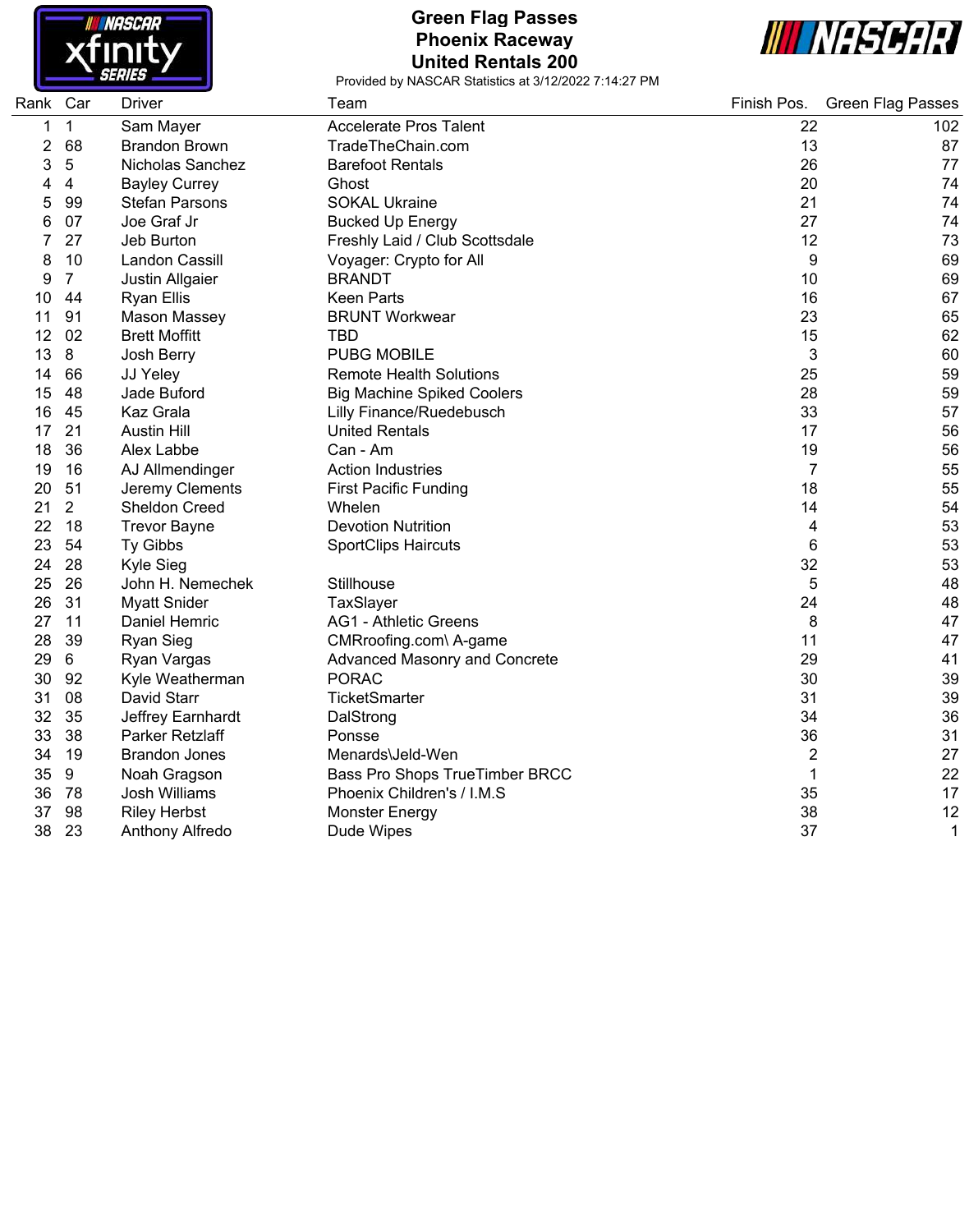

#### **Green Flag Speed Phoenix Raceway United Rentals 200**



| Rank Car |                | <b>Driver</b>         | Team                                  | Finish Pos.    | Green Flag Speed |
|----------|----------------|-----------------------|---------------------------------------|----------------|------------------|
| 1        | 9              | Noah Gragson          | <b>Bass Pro Shops TrueTimber BRCC</b> | 1              | 126.015          |
| 2        | 18             | <b>Trevor Bayne</b>   | <b>Devotion Nutrition</b>             | 4              | 125.974          |
| 3        | 19             | <b>Brandon Jones</b>  | Menards\Jeld-Wen                      | $\overline{2}$ | 125.794          |
| 4        | $\overline{7}$ | Justin Allgaier       | <b>BRANDT</b>                         | 10             | 125.711          |
| 5        | 98             | <b>Riley Herbst</b>   | <b>Monster Energy</b>                 | 38             | 125.547          |
| 6        | $\bf 8$        | Josh Berry            | <b>PUBG MOBILE</b>                    | 3              | 125.540          |
| 7        | 26             | John H. Nemechek      | Stillhouse                            | 5              | 125.478          |
| 8        | 54             | Ty Gibbs              | <b>SportClips Haircuts</b>            | 6              | 124.999          |
| 9        | 16             | AJ Allmendinger       | <b>Action Industries</b>              | $\overline{7}$ | 124.973          |
| 10       | 10             | Landon Cassill        | Voyager: Crypto for All               | 9              | 124.921          |
| 11       | $\mathbf 1$    | Sam Mayer             | <b>Accelerate Pros Talent</b>         | 22             | 124.892          |
| 12       | 11             | Daniel Hemric         | <b>AG1 - Athletic Greens</b>          | 8              | 124.849          |
| 13       | 39             | <b>Ryan Sieg</b>      | CMRroofing.com\ A-game                | 11             | 124.604          |
| 14       | 27             | Jeb Burton            | Freshly Laid / Club Scottsdale        | 12             | 124.351          |
| 15       | $\overline{2}$ | <b>Sheldon Creed</b>  | Whelen                                | 14             | 124.303          |
| 16       | 68             | <b>Brandon Brown</b>  | TradeTheChain.com                     | 13             | 124.109          |
| 17       | 02             | <b>Brett Moffitt</b>  | <b>TBD</b>                            | 15             | 123.971          |
| 18       | 21             | <b>Austin Hill</b>    | <b>United Rentals</b>                 | 17             | 123.849          |
| 19       | 44             | <b>Ryan Ellis</b>     | <b>Keen Parts</b>                     | 16             | 123.628          |
| 20       | 51             | Jeremy Clements       | <b>First Pacific Funding</b>          | 18             | 123.590          |
| 21       | $\overline{4}$ | <b>Bayley Currey</b>  | Ghost                                 | 20             | 123.483          |
| 22       | 36             | Alex Labbe            | Can - Am                              | 19             | 123.463          |
| 23       | 92             | Kyle Weatherman       | <b>PORAC</b>                          | 30             | 123.258          |
| 24       | 99             | <b>Stefan Parsons</b> | <b>SOKAL Ukraine</b>                  | 21             | 123.080          |
| 25       | 23             | Anthony Alfredo       | Dude Wipes                            | 37             | 122.994          |
| 26       | 91             | <b>Mason Massey</b>   | <b>BRUNT Workwear</b>                 | 23             | 122.883          |
| 27       | 31             | <b>Myatt Snider</b>   | TaxSlayer                             | 24             | 122.786          |
| 28       | $\overline{5}$ | Nicholas Sanchez      | <b>Barefoot Rentals</b>               | 26             | 122.644          |
| 29       | 07             | Joe Graf Jr           | <b>Bucked Up Energy</b>               | 27             | 122.584          |
| 30       | 08             | David Starr           | <b>TicketSmarter</b>                  | 31             | 122.540          |
| 31       | 38             | Parker Retzlaff       | Ponsse                                | 36             | 122.482          |
| 32       | 66             | JJ Yeley              | <b>Remote Health Solutions</b>        | 25             | 122.417          |
| 33       | 48             | Jade Buford           | <b>Big Machine Spiked Coolers</b>     | 28             | 122.171          |
| 34       | 28             | Kyle Sieg             |                                       | 32             | 122.095          |
| 35       | 6              | Ryan Vargas           | Advanced Masonry and Concrete         | 29             | 122.032          |
| 36       | 45             | Kaz Grala             | Lilly Finance/Ruedebusch              | 33             | 121.914          |
| 37       | 78             | <b>Josh Williams</b>  | Phoenix Children's / I.M.S            | 35             | 120.671          |
| 38       | 35             | Jeffrey Earnhardt     | DalStrong                             | 34             | 120.655          |
|          |                |                       |                                       |                |                  |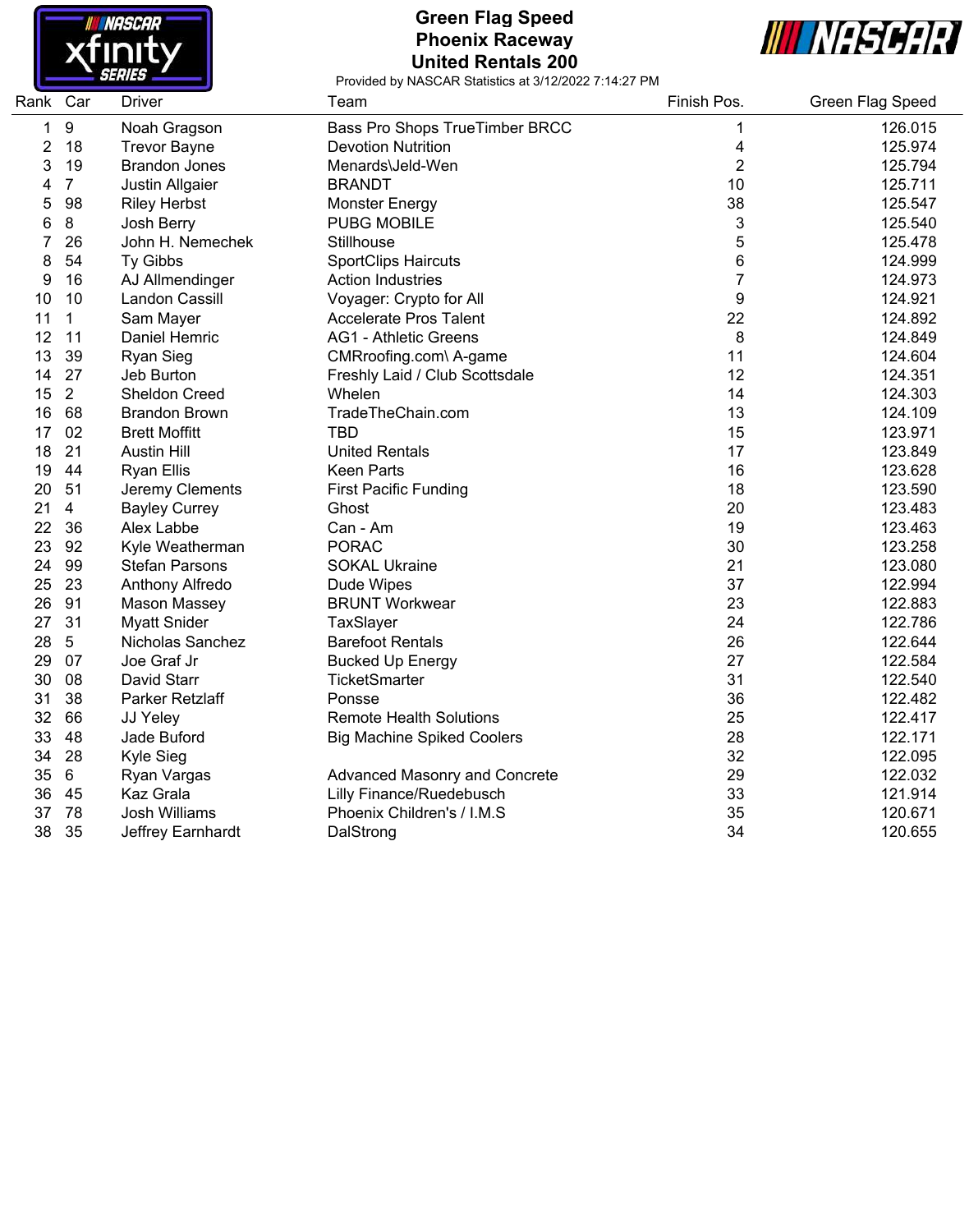

## **Laps in Top 15 Phoenix Raceway United Rentals 200**



| Rank Car |                | Driver                | Team                              | Percentage | Finish Pos. | Laps                    |
|----------|----------------|-----------------------|-----------------------------------|------------|-------------|-------------------------|
| 1        | 9              | Noah Gragson          | Bass Pro Shops TrueTimber BRCC    | 100.0      |             | 200                     |
| 2        | 19             | <b>Brandon Jones</b>  | Menards\Jeld-Wen                  | 100.0      | 2           | 200                     |
| 3        | 11             | Daniel Hemric         | <b>AG1 - Athletic Greens</b>      | 100.0      | 8           | 200                     |
| 4        | 10             | Landon Cassill        | Voyager: Crypto for All           | 99.0       | 9           | 198                     |
| 5        | 39             | <b>Ryan Sieg</b>      | CMRroofing.com\ A-game            | 98.0       | 11          | 196                     |
| 6        | 16             | AJ Allmendinger       | <b>Action Industries</b>          | 97.5       |             | 195                     |
| 7        | 26             | John H. Nemechek      | Stillhouse                        | 97.0       | 5           | 194                     |
| 8        | 27             | Jeb Burton            | Freshly Laid / Club Scottsdale    | 97.0       | 12          | 194                     |
| 9        | $\overline{2}$ | Sheldon Creed         | Whelen                            | 96.0       | 14          | 192                     |
| 10       | $\overline{7}$ | Justin Allgaier       | <b>BRANDT</b>                     | 95.5       | 10          | 191                     |
| 11       | 18             | <b>Trevor Bayne</b>   | <b>Devotion Nutrition</b>         | 93.5       | 4           | 187                     |
| 12       | 8              | Josh Berry            | <b>PUBG MOBILE</b>                | 83.0       | 3           | 166                     |
| 13       | 54             | Ty Gibbs              | <b>SportClips Haircuts</b>        | 79.0       | 6           | 158                     |
| 14       | 68             | <b>Brandon Brown</b>  | TradeTheChain.com                 | 55.0       | 13          | 110                     |
| 15       | 21             | <b>Austin Hill</b>    | <b>United Rentals</b>             | 52.0       | 17          | 104                     |
| 16       | 1              | Sam Mayer             | <b>Accelerate Pros Talent</b>     | 51.5       | 22          | 103                     |
| 17       | 02             | <b>Brett Moffitt</b>  | <b>TBD</b>                        | 51.0       | 15          | 102                     |
| 18       | 51             | Jeremy Clements       | <b>First Pacific Funding</b>      | 13.0       | 18          | 26                      |
| 19       | 36             | Alex Labbe            | Can - Am                          | 9.0        | 19          | 18                      |
| 20       | 98             | <b>Riley Herbst</b>   | <b>Monster Energy</b>             | 8.0        | 38          | 16                      |
| 21       | 38             | Parker Retzlaff       | Ponsse                            | 6.5        | 36          | 13                      |
| 22       | 44             | <b>Ryan Ellis</b>     | <b>Keen Parts</b>                 | 4.5        | 16          | 9                       |
| 23       | 66             | JJ Yeley              | <b>Remote Health Solutions</b>    | 4.0        | 25          | 8                       |
| 24       | 92             | Kyle Weatherman       | <b>PORAC</b>                      | 3.0        | 30          | 6                       |
| 25       | 91             | Mason Massey          | <b>BRUNT Workwear</b>             | 2.5        | 23          | 5                       |
| 26       | 07             | Joe Graf Jr           | <b>Bucked Up Energy</b>           | 1.5        | 27          | 3                       |
| 27       | 5              | Nicholas Sanchez      | <b>Barefoot Rentals</b>           | 1.0        | 26          | $\overline{\mathbf{c}}$ |
| 28       | 48             | Jade Buford           | <b>Big Machine Spiked Coolers</b> | 1.0        | 28          | $\overline{\mathbf{c}}$ |
| 29       | 4              | <b>Bayley Currey</b>  | Ghost                             | 0.5        | 20          |                         |
| 30       | 99             | <b>Stefan Parsons</b> | <b>SOKAL Ukraine</b>              | 0.5        | 21          | 1                       |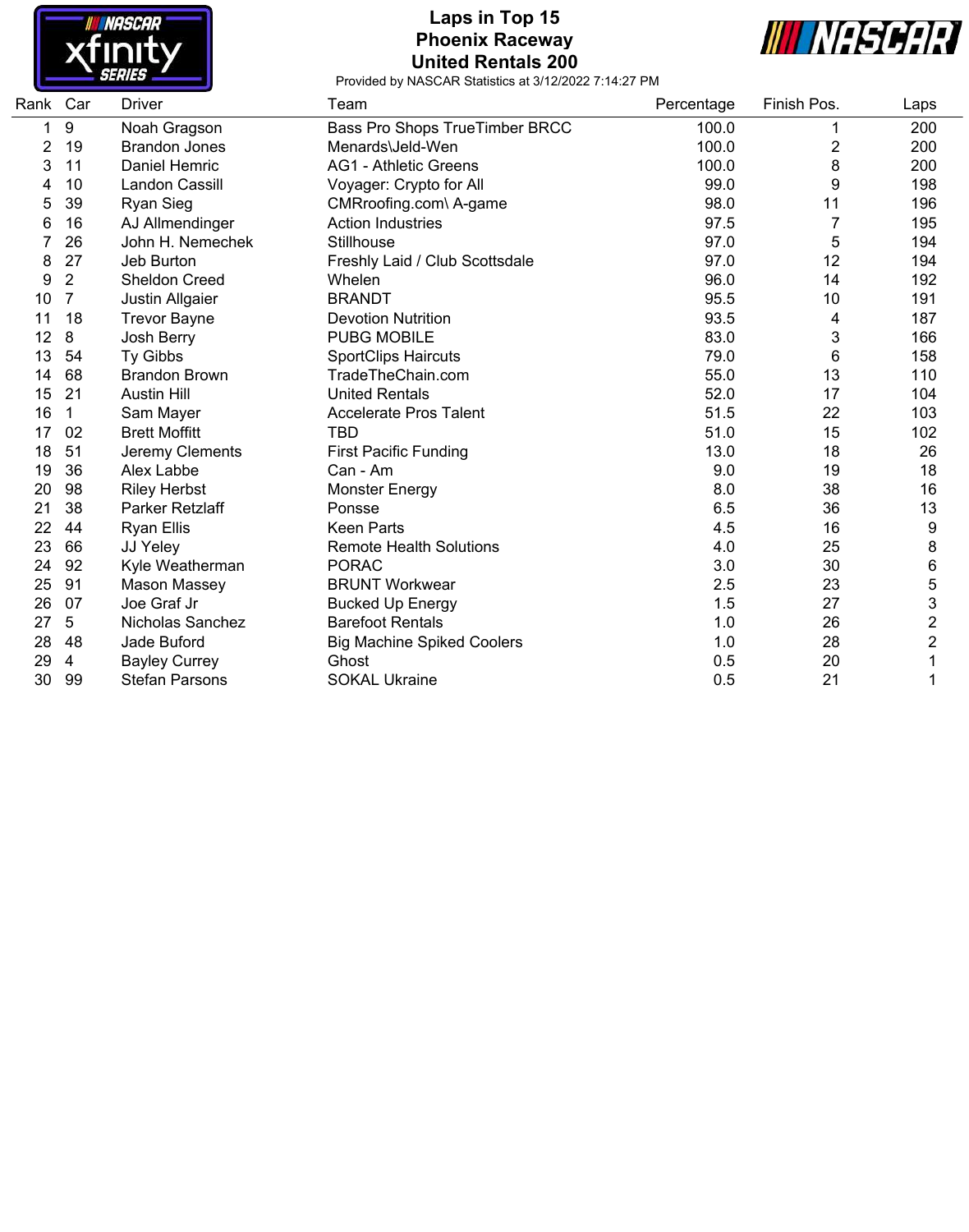

# **Laps Led Phoenix Raceway United Rentals 200**



| Bass Pro Shops TrueTimber BRCC<br>19<br>Noah Gragson<br>57.00<br><b>Devotion Nutrition</b><br>19.00<br>- 18<br><b>Trevor Bayne</b><br>2<br>4<br><b>Brandon Jones</b><br>15.00<br>-19<br>Menards\Jeld-Wen<br>3. | Laps |
|----------------------------------------------------------------------------------------------------------------------------------------------------------------------------------------------------------------|------|
|                                                                                                                                                                                                                | 114  |
|                                                                                                                                                                                                                | 38   |
|                                                                                                                                                                                                                | 30   |
| -26<br>5.50<br>John H. Nemechek<br>Stillhouse<br>4                                                                                                                                                             | 11   |
| 2.50<br>10<br><b>BRANDT</b><br>Justin Allgaier<br>5 7                                                                                                                                                          | 5    |
| -39<br>Ryan Sieg<br>CMRroofing.com\ A-game<br>1.01<br>11<br>6.                                                                                                                                                 |      |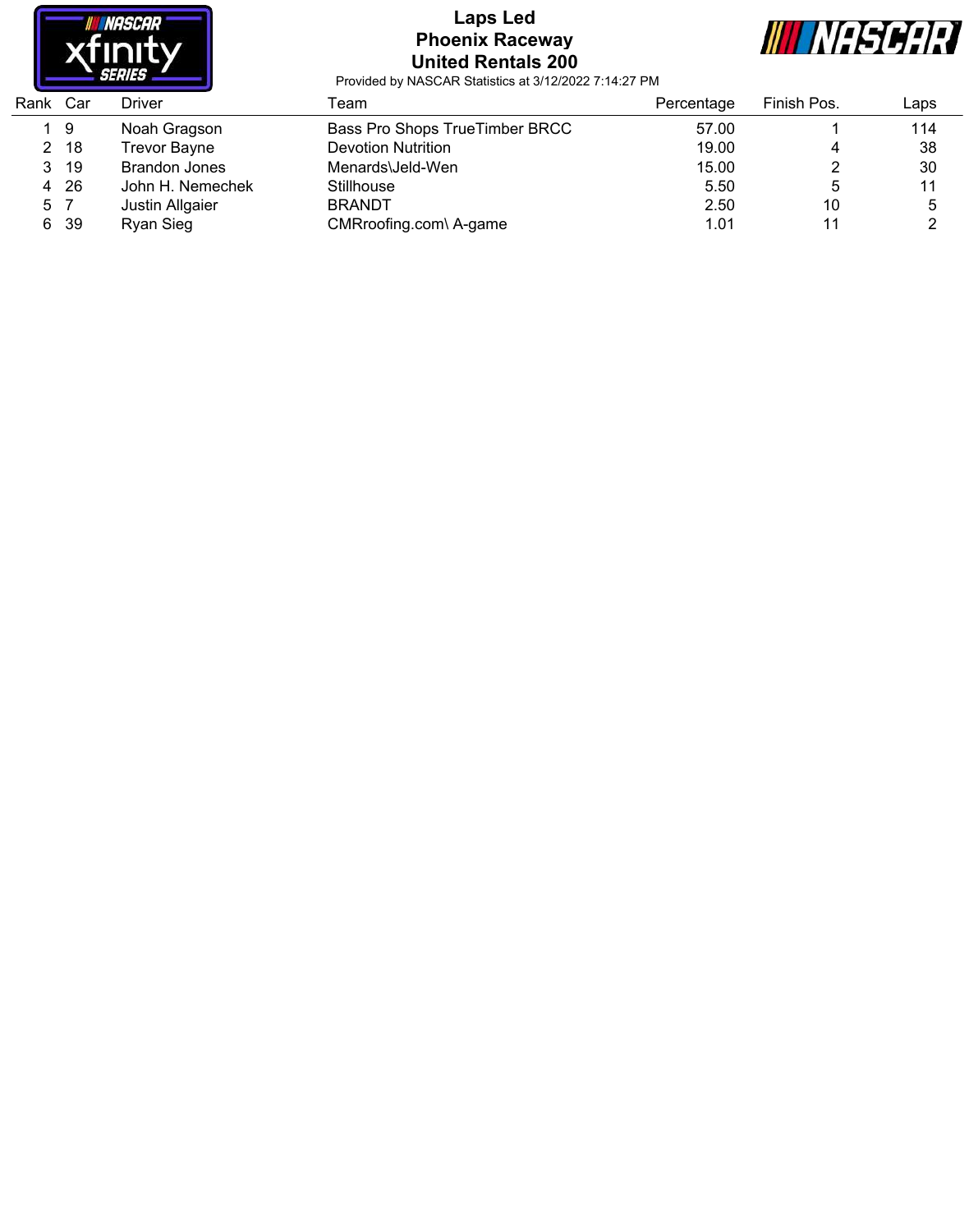

# **Quality Passes Phoenix Raceway United Rentals 200**



| Rank | Car | Driver                 | Team                           | Finish Pos.    | <b>Quality Passes</b> |
|------|-----|------------------------|--------------------------------|----------------|-----------------------|
|      | 27  | Jeb Burton             | Freshly Laid / Club Scottsdale | 12             | 59                    |
| 2    | 10  | <b>Landon Cassill</b>  | Voyager: Crypto for All        | 9              | 53                    |
| 3    | 7   | Justin Allgaier        | <b>BRANDT</b>                  | 10             | 43                    |
|      | 2   | Sheldon Creed          | Whelen                         | 14             | 42                    |
| 5    | 11  | Daniel Hemric          | <b>AG1 - Athletic Greens</b>   | 8              | 37                    |
| 6    | 68  | <b>Brandon Brown</b>   | TradeTheChain.com              | 13             | 37                    |
|      | 39  | <b>Ryan Sieg</b>       | CMRroofing.com\ A-game         | 11             | 36                    |
| 8    | 16  | AJ Allmendinger        | <b>Action Industries</b>       | 7              | 35                    |
| 9    | 26  | John H. Nemechek       | Stillhouse                     | 5              | 33                    |
| 10   | 54  | Ty Gibbs               | <b>SportClips Haircuts</b>     | 6              | 32                    |
|      | 18  | <b>Trevor Bayne</b>    | <b>Devotion Nutrition</b>      | 4              | 29                    |
| 12   | 8   | Josh Berry             | <b>PUBG MOBILE</b>             | 3              | 28                    |
| 13   | 02  | <b>Brett Moffitt</b>   | TBD                            | 15             | 28                    |
| 14   | 1   | Sam Mayer              | <b>Accelerate Pros Talent</b>  | 22             | 25                    |
| 15   | 19  | <b>Brandon Jones</b>   | Menards\Jeld-Wen               | $\overline{2}$ | 23                    |
| 16   | 21  | <b>Austin Hill</b>     | <b>United Rentals</b>          | 17             | 23                    |
| 17   | 9   | Noah Gragson           | Bass Pro Shops TrueTimber BRCC |                | 18                    |
| 18   | 51  | Jeremy Clements        | <b>First Pacific Funding</b>   | 18             | 14                    |
| 19   | 36  | Alex Labbe             | Can - Am                       | 19             | 12                    |
| 20   | 44  | <b>Ryan Ellis</b>      | <b>Keen Parts</b>              | 16             | 11                    |
| 21   | 66  | JJ Yeley               | <b>Remote Health Solutions</b> | 25             | 11                    |
| 22   | 98  | <b>Riley Herbst</b>    | <b>Monster Energy</b>          | 38             | $\overline{7}$        |
| 23   | 91  | Mason Massey           | <b>BRUNT Workwear</b>          | 23             | 6                     |
| 24   | 07  | Joe Graf Jr            | <b>Bucked Up Energy</b>        | 27             | 6                     |
| 25   | 5   | Nicholas Sanchez       | <b>Barefoot Rentals</b>        | 26             | 4                     |
| 26   | 38  | <b>Parker Retzlaff</b> | Ponsse                         | 36             | 3                     |
| 27   | 4   | <b>Bayley Currey</b>   | Ghost                          | 20             |                       |
| 28   | 99  | <b>Stefan Parsons</b>  | <b>SOKAL Ukraine</b>           | 21             |                       |
| 29   | 92  | Kyle Weatherman        | <b>PORAC</b>                   | 30             |                       |